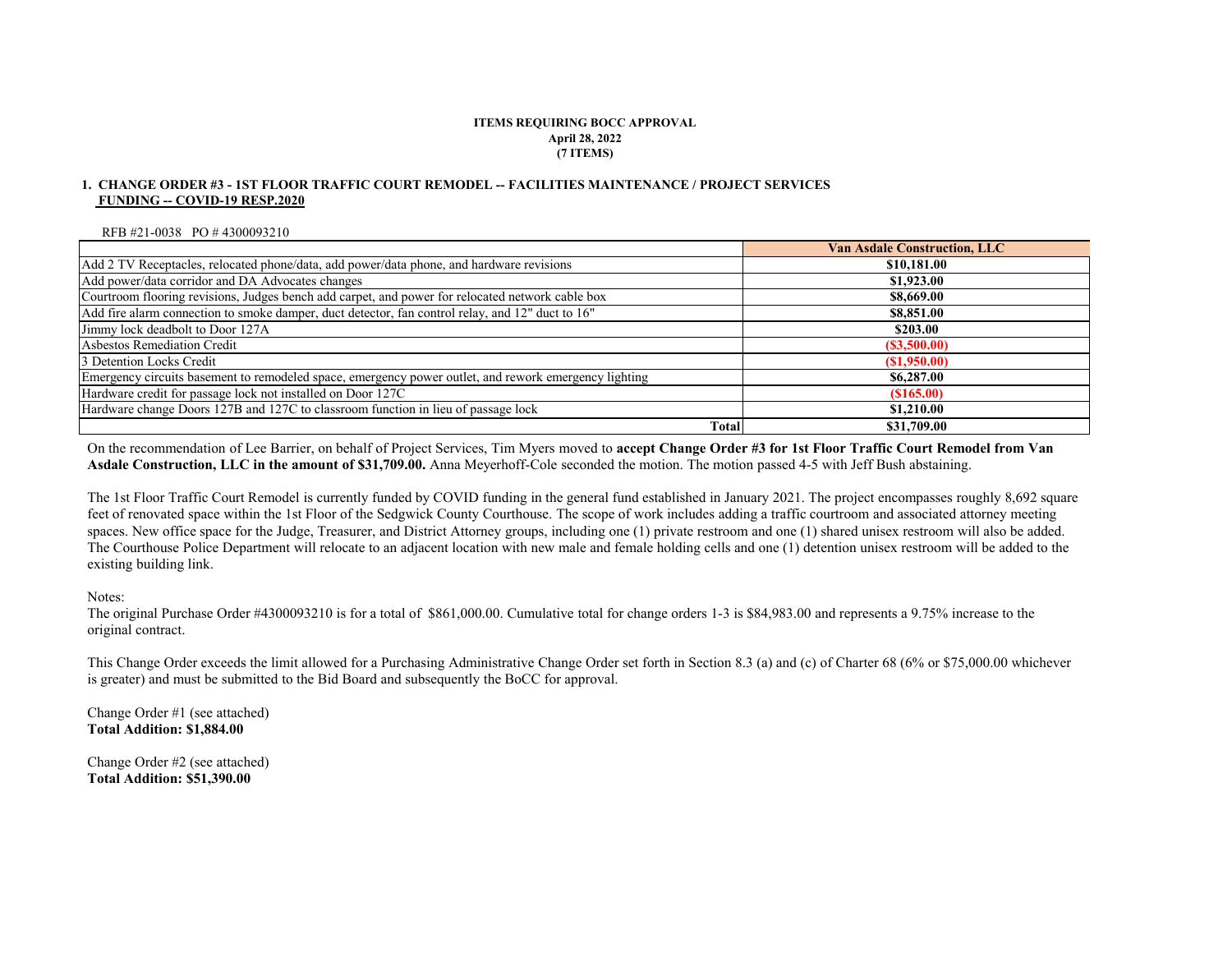### **NOTIFICATION OF CHANGE ORDERS PER CHARTER RESOLUTION 68**<br>**Perfection 20, 2021 WEEK ENDING March 29, 2019 September 20, 2021**

| Line | <b>DEPARTMENT</b>       | <b>PROJECT</b>            | <b>Purchase Order</b><br>Number | ORIGINAL<br><b>CONTRACT</b><br>VALUE | <b>VALUE OF</b><br><b>CHANGE</b><br><b>ORDER</b> | # OF<br>CHANGE | <b>CUMULATIVE S</b><br><b>TOTAL OF</b><br><b>CHANGE</b><br>ORDERS | % OF CONTRACT<br><b>REPRESENTED BY</b><br><b>CUMULATIVE</b><br><b>CHANGE ORDERS</b> |
|------|-------------------------|---------------------------|---------------------------------|--------------------------------------|--------------------------------------------------|----------------|-------------------------------------------------------------------|-------------------------------------------------------------------------------------|
|      | <b>Project Services</b> | 1st Floor Traffic Remodel | 4300093210                      | \$861,000.00                         | \$1.884.00                                       |                | 81.884.00                                                         | $0.22\%$                                                                            |

### **Line 1-Item No.**

1. Add qty. 5 5"x 20" vision panels to existing doors and install mortise lock -**Add: \$1,884.00**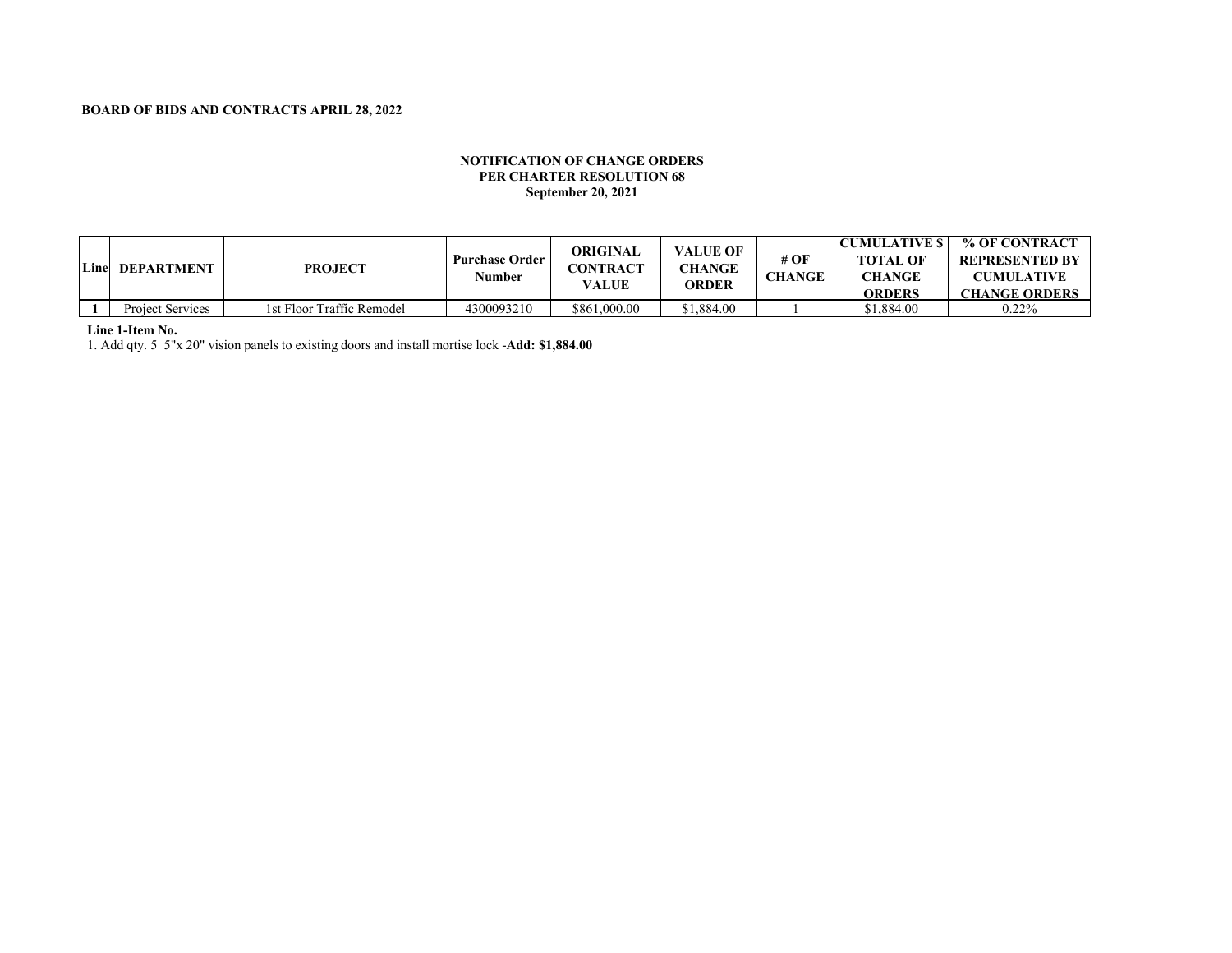### **NOTIFICATION OF CHANGE ORDERS PER CHARTER RESOLUTION 68 WEEK ENDING March 29, 2019 October 5, 2021**

| Line | <b>DEPARTMENT</b> | <b>PROJECT</b>            | <b>Purchase Order</b><br>Number | ORIGINAL<br>CONTRACT<br>VALUE | <b>VALUE OF</b><br><b>CHANGE</b><br><b>ORDER</b> | # OF<br>CHANGE | <b>CUMULATIVE \$</b><br><b>TOTAL OF</b><br><b>CHANGE</b><br>ORDERS | % OF CONTRACT<br><b>REPRESENTED BY</b><br><b>CUMULATIVE</b><br><b>CHANGE ORDERS</b> |
|------|-------------------|---------------------------|---------------------------------|-------------------------------|--------------------------------------------------|----------------|--------------------------------------------------------------------|-------------------------------------------------------------------------------------|
|      | Project Services  | 1st Floor Traffic Remodel | 4300093210                      | \$861,000.00                  | \$51,390.00                                      |                | \$53,274.00                                                        | $6.19\%$                                                                            |

**Line 1-Item No.**

1. Revisions to Child Waiting Room (new PSI space) per Van Asdale Construction, LLC Proposal dated 10 June 2021 for Office 120 - **Add: \$7,112.00.**

2. Patch minor wall imperfections and correct paint per Van Asdlae Construction, LLC Proposal dated 10 June 2021 for Office 120 - **Add: \$2,844.00**

3. Asbestos remediation per Van Asdale Construction,LLC, Change Order #1 dated 13 Sept 2021. - **Add:\$15,141.00**

4. Revisions per ASI 1&2 (as follows) per Van Asdale Construction, LLC Change Order #2 dated 15 Sept 2021 - **Add:\$19,075.00**

Glass changes and window accessories

Cabinetry changes to countertops,deal trays and tables

Door/Hardware deducts and additions

Electrical modifications

Van Asdale installation

5. Revisions per Van Asdale change order request dated 15 September 2021 - **Add: \$7,218.00**

Alterations to conceal conduit for outlets, data and access control, including drywall and finish new frame area. Level floor in Room 115E

Remove plumbing and electrical in middle of Room#101, patch floor

Hardware changes not submitted in ASI.1 and ASI.2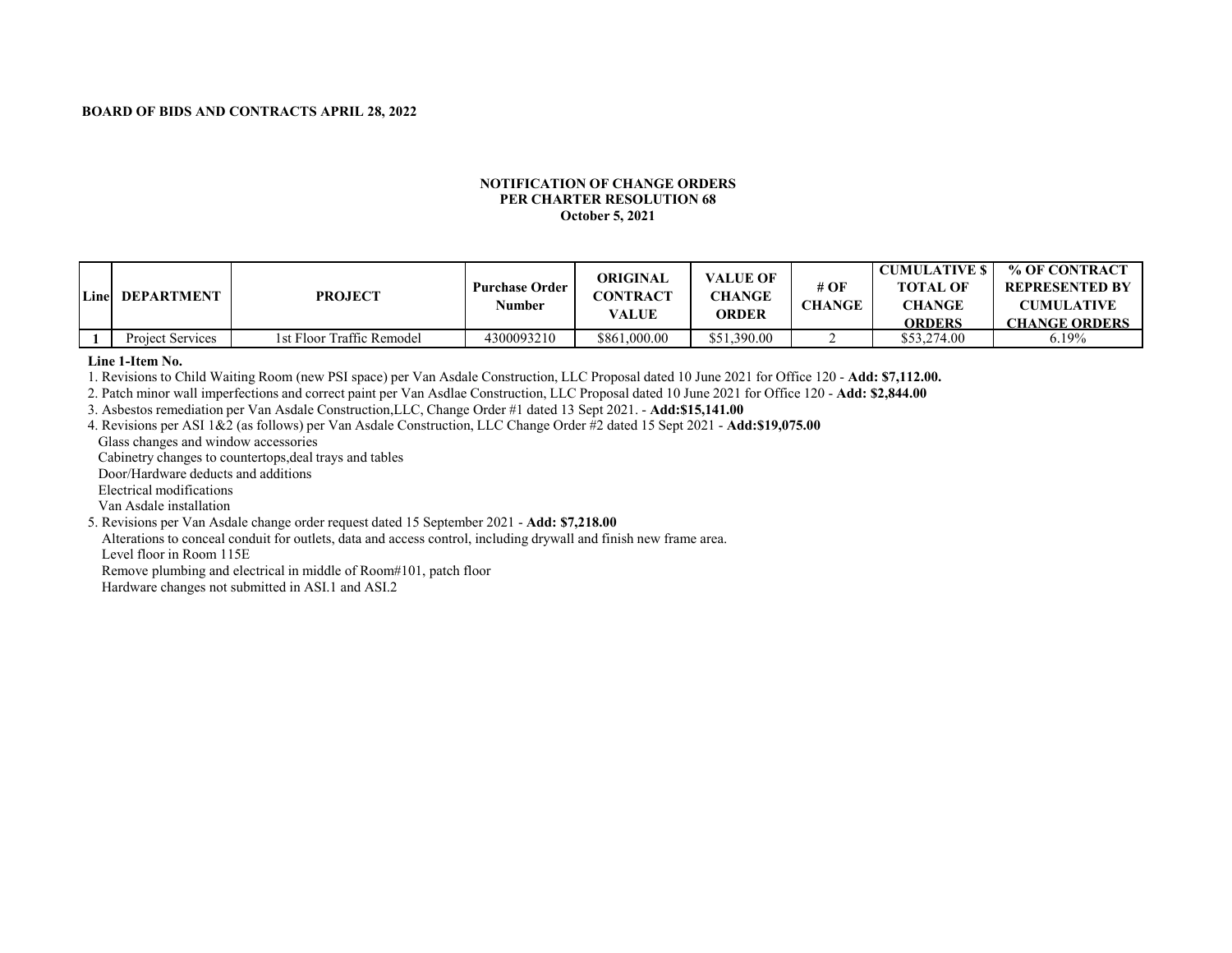# **2. BRIDGE IMPROVEMENTS (B494) -- PUBLIC WORKS FUNDING -- B494 BRIDGE ON 143RD E BTWN 69TH & 77TH N**

(Request sent to 45 vendors)

RFB #22-0027 S/C #8000200452

| Engineer's Estimate: \$679,738.75                                         | <b>Klaver Construction Company, Inc.</b> | Mies Construction, Inc.      |  |
|---------------------------------------------------------------------------|------------------------------------------|------------------------------|--|
| Bridge on 143rd Street East between 69th and 77th<br>Streets North (B494) | \$564,564.05                             | \$799,835.56                 |  |
| <b>Bid Bond</b>                                                           | Yes                                      | Yes                          |  |
| No Bid                                                                    | L & M Contractors, Inc.                  | Nowak Construction Co., Inc. |  |
|                                                                           | Unruh Excavating                         | <b>Wildcat Construction</b>  |  |

On the recommendation of Lee Barrier, on behalf of Public Works, Anna Meyerhoff-Cole moved to **accept the low bid from Klaver Construction Company, Inc. (Klaver Construction) in the amount of \$564,564.05.** Jeff Bush seconded the motion. The motion passed unanimously.

Sedgwick County CIP Project B494 will replace a bridge located on 143rd Street East between 69th and 77th Streets North. The bridge is structurally deficient with a sufficiency rating of 48.5 out of 100. Klaver Construction is well known to Public Works and has successfully worked on many county projects.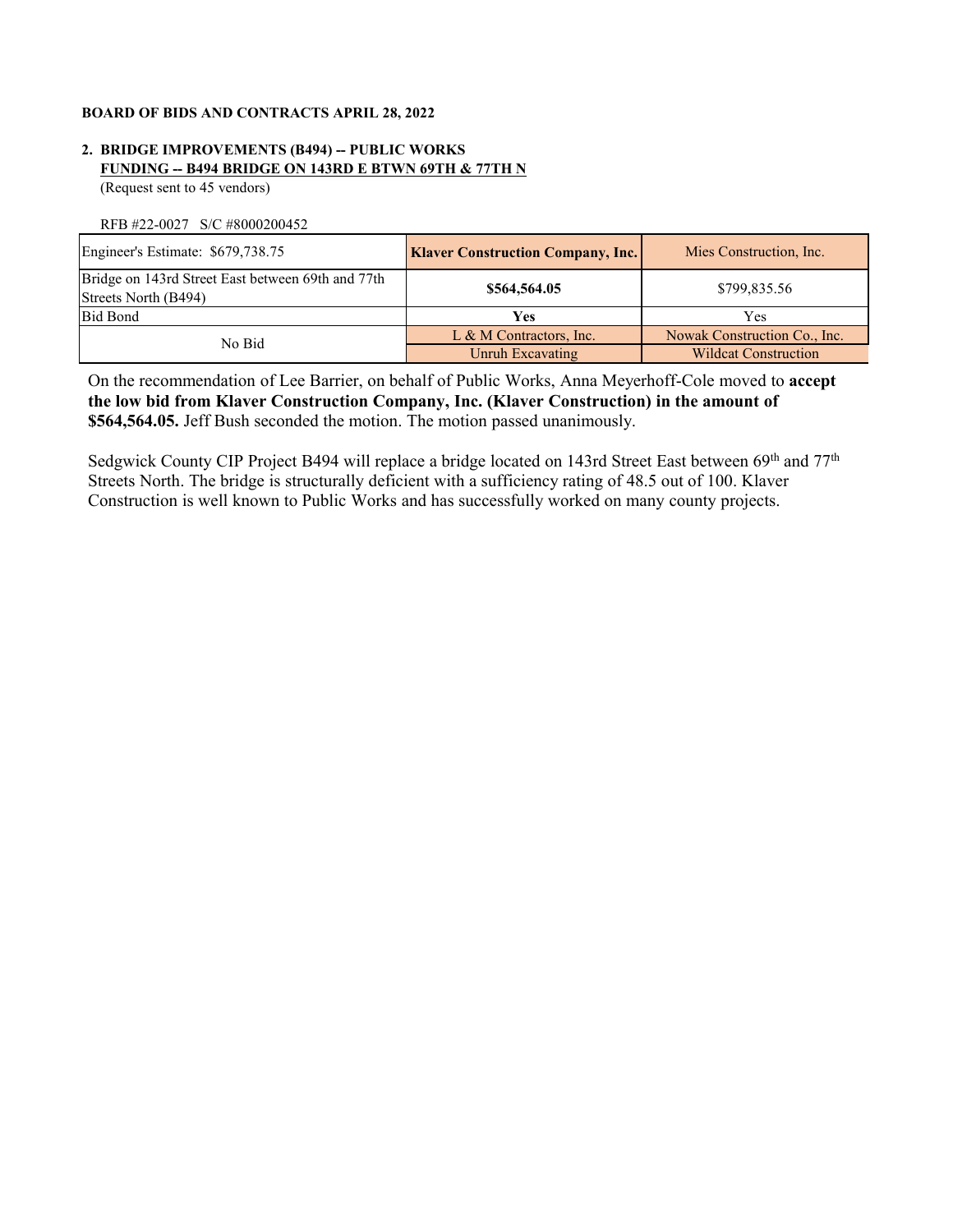# **3. CHERESE WOODS ADDITION; STREET IMPROVEMENTS - PHASE 2 -- PUBLIC WORKS FUNDING -- CHERESE WOODS**

(Request sent to 45 vendors)

RFB #22-0028 S/C #8000200455

| Engineer's Estimate: \$261,991.00                     | APAC-Kansas, Inc. - Shears<br>Division | Conspec Inc. dba Kansas Paving   |
|-------------------------------------------------------|----------------------------------------|----------------------------------|
| Cherese Woods Addition; Street Improvements – Phase 2 | \$196,614.00                           | \$222,252.50                     |
| <b>Bid Bond</b>                                       | Yes                                    | Yes                              |
|                                                       | Cornejo & Sons L.L.C.                  | <b>Pearson Construction, LLC</b> |
| Cherese Woods Addition; Street Improvements – Phase 2 | \$213,139.11                           | \$189,877.00                     |
| <b>Bid Bond</b>                                       | Yes                                    | <b>Yes</b>                       |
| No Bid                                                | L & M Contractors, Inc.                | Nowak Construction Co., Inc.     |
|                                                       | Unruh Excavating                       | <b>Wildcat Construction</b>      |

On the recommendation of Lee Barrier, on behalf of Public Works, Jeff Bush moved to **accept the low bid from Pearson Constructon, LLC (Pearson Construction) in the amount of \$189,877.00.** Anna Meyerhoff-Cole seconded the motion. The motion passed unanimously.

This project includes grading, asphalt surfacing, and seeding of approximately 605 linear feet of roadway within the Cherese Woods Addition – Phase 2 Road Benefit District. A private developer has petitioned these improvements and all costs will be recovered through the imposition of a special tax assessment. Pearson Construction is known to Public Works and has successfully worked on previous county projects.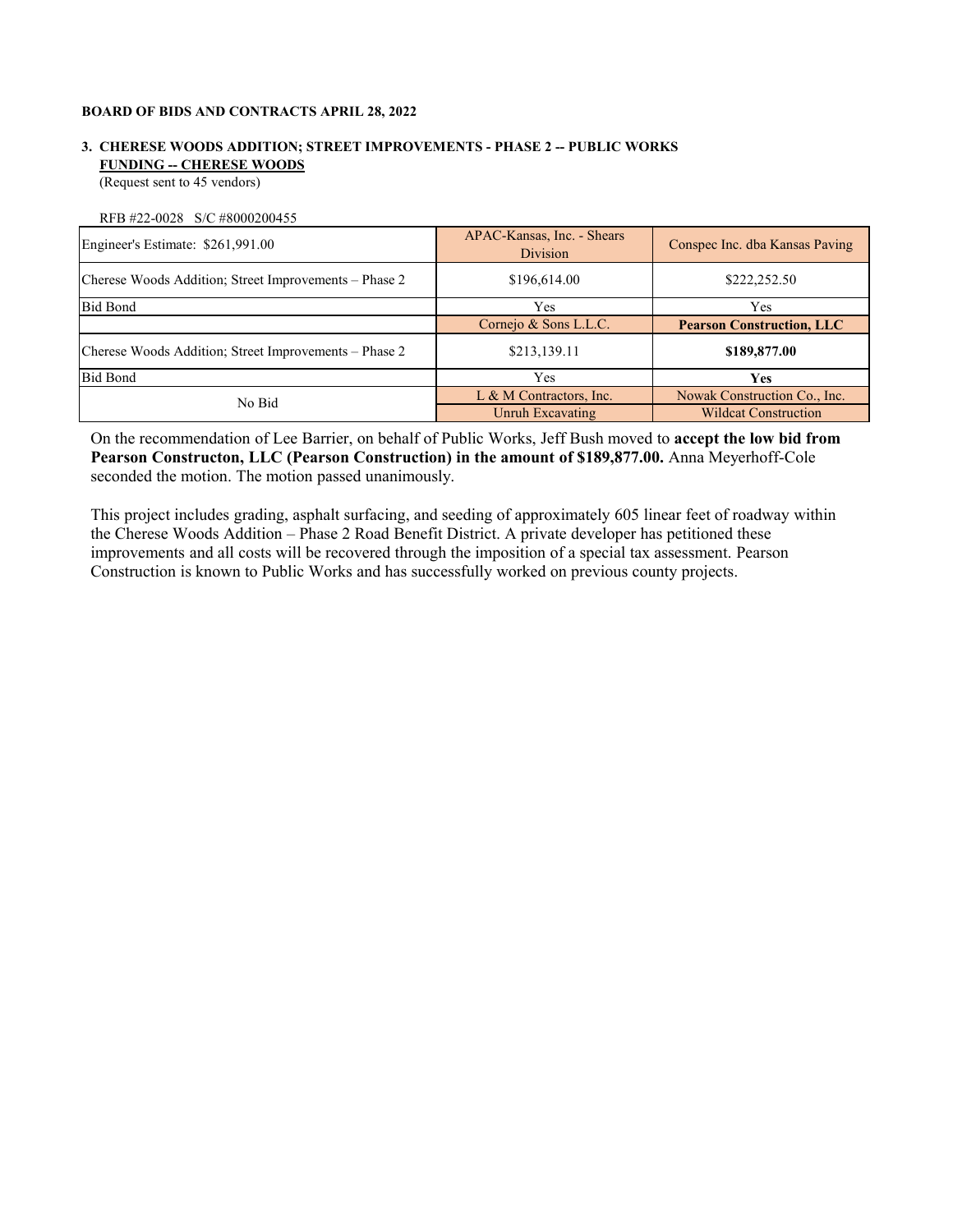#### **BOARD OF BIDS AND CONTRACTS APRIL 28, 2022 Originally Deferred on 2/24/2022**

# **4. MEDICAL SERVICES -- DEPARTMENT OF CORRECTIONS**

 **FUNDING -- DEPARTMENT OF CORRECTIONS**

(Request sent to 127 vendors)

#### RFP #21-0054 Contract

| Turn Key Health Clinics, LLC                                                                              |                  | <b>VitalCore Health Strategies, LLC</b>                                                                      |                                  | Wellpath LLC                                                                               |                                                               |  |
|-----------------------------------------------------------------------------------------------------------|------------------|--------------------------------------------------------------------------------------------------------------|----------------------------------|--------------------------------------------------------------------------------------------|---------------------------------------------------------------|--|
| Juvenile Detention & Residential - Medical                                                                |                  | <b>Juvenile Detention &amp; Residential - Medical</b>                                                        |                                  | Juvenile Detention & Residential - Medical                                                 |                                                               |  |
| Annual cost of services                                                                                   | \$578,364.00     | Year 1 (24/7)<br>Per Diem                                                                                    | \$792,828.48<br>\$27.43 (67 ADP) | Year 1<br>Per Diem                                                                         | \$931,027.00<br>\$46.38 (55 ADP)<br>$+$ \$2.98 (Above 60 ADP) |  |
| Per Diem for Jan 1, 2023 through<br>December 31, 2025                                                     | \$21.38 (75 ADP) | Year 2 (24/7)<br>Per Diem                                                                                    | \$816,613.33<br>\$28.26 (67 ADP) | Year 2<br>Per Diem                                                                         | \$958,961.00<br>\$47.77 (55 ADP)<br>$+$ \$3.07 (Above 60 ADP) |  |
| Year 4 Escalator/Inflationary Factor                                                                      | 3.5%             | Year 3 (24/7)<br>Per Diem                                                                                    | \$841,111.73<br>\$29.10 (67 ADP) | Year 3<br>Per Diem                                                                         | \$987,726.00<br>\$49.20 (55 ADP)<br>$+$ \$3.16 (Above 60 ADP) |  |
| Year 5 Escalator/Inflationary Factor                                                                      | 3.5%             | <b>Year 4 Escalator/Inflationary Factor</b>                                                                  | 3%                               | Year 4 Escalator/Inflationary Factor                                                       | 3%                                                            |  |
| Juvenile Detention & Juvenile Residential<br>Option #1 Mental Health                                      |                  | <b>Year 5 Escalator/Inflationary Factor</b>                                                                  | 3%                               | Year 5 Escalator/Inflationary Factor                                                       | 3%                                                            |  |
| Cost for Mental Health Services are included in the Medical Costs<br>explained in RFP Attachment C1 Forms |                  | <b>Juvenile Detention &amp; Juvenile Residential</b><br><b>Option #1 Mental Health</b>                       |                                  | Juvenile Detention & Juvenile Residential<br>Option #1 Mental Health                       |                                                               |  |
| Adult Residential & Work Release<br>Option #2 Health Assessments and Medication Management                |                  | Year 1<br>Per Diem                                                                                           | \$331,714.24<br>\$13.56 (67 ADP) | Year 1<br>Per Diem                                                                         | \$308,139.00<br>\$15.35 (55 ADP)<br>$+2.98$ (Above 60 ADP)    |  |
| Annual cost of services                                                                                   | \$257,916.00     | Year 2<br>Per Diem                                                                                           | \$341,665.67<br>\$13.97 (67 ADP) | Year 2<br>Per Diem                                                                         | \$317,384.00<br>\$15.81 (55 ADP)<br>$+$ \$3.07 (Above 60 ADP) |  |
| Per Diem for Jan 1, 2023 through<br>December 31, 2025                                                     | \$4.71 (75 ADP)  | Year 3<br><b>Per Diem</b>                                                                                    | \$351,915.64<br>\$14.39 (67 ADP) | Year 3<br>Per Diem                                                                         | \$326,905.00<br>\$16.28 (55 ADP)<br>$+$ \$3.16 (Above 60 ADP) |  |
| Year 4 Escalator/Inflationary Factor                                                                      | 3.5%             | <b>Year 4 Escalator/Inflationary Factor</b>                                                                  | 3%                               | Year 4 Escalator/Inflationary Factor                                                       | 3%                                                            |  |
| Year 5 Escalator/Inflationary Factor                                                                      | 3.5%             | <b>Year 5 Escalator/Inflationary Factor</b>                                                                  | 3%                               | Year 5 Escalator/Inflationary Factor                                                       | $3\%$                                                         |  |
| Adult Residential & Work Release<br>Option #3 Mental Health                                               |                  | <b>Adult Residential &amp; Work Release</b><br><b>Option #2 Health Assessments and Medication Management</b> |                                  | Adult Residential & Work Release<br>Option #2 Health Assessments and Medication Management |                                                               |  |
| Cost for Mental Health Services are included in the Medical Costs<br>explained in RFP Attachment C3 Forms |                  | Year 1<br><b>Per Diem</b>                                                                                    | \$420,357.44<br>\$7.68 (150 ADP) | Year 1<br>Per Diem                                                                         | \$472,803.00<br>\$23.55 (55 ADP)<br>$+$ \$2.98 (Above 60 ADP) |  |
|                                                                                                           |                  | Year 2<br>Per Diem                                                                                           | \$432,968.16<br>\$7.91 (150 ADP) | Year 2<br>Per Diem                                                                         | \$486,986.00<br>\$24.26 (55 ADP)<br>$+$ \$3.07 (Above 60 ADP) |  |
|                                                                                                           |                  | Year 3<br>Per Diem                                                                                           | \$445,957.21<br>\$8.15 (150 ADP) | Year 3<br>Per Diem                                                                         | \$501,597.00<br>\$24.99 (55 ADP)<br>$+$ \$3.16 (Above 60 ADP) |  |
|                                                                                                           |                  | <b>Year 4 Escalator/Inflationary Factor</b>                                                                  | 3%                               | Year 4 Escalator/Inflationary Factor                                                       | $3\%$                                                         |  |
|                                                                                                           |                  | <b>Year 5 Escalator/Inflationary Factor</b>                                                                  | 3%                               | Year 5 Escalator/Inflationary Factor                                                       | $3\%$                                                         |  |
|                                                                                                           |                  | <b>Adult Residential &amp; Work Release</b><br><b>Option #3 Mental Health</b>                                |                                  | Adult Residential & Work Release<br>Option #3 Mental Health                                |                                                               |  |
|                                                                                                           |                  | Year 1<br>Per Diem                                                                                           | \$184,103.92<br>\$3.36 (150 ADP) | Year 1<br>Per Diem                                                                         | \$343,898.00<br>\$17.13 (55 ADP)<br>$+$ \$2.98 (Above 60 ADP) |  |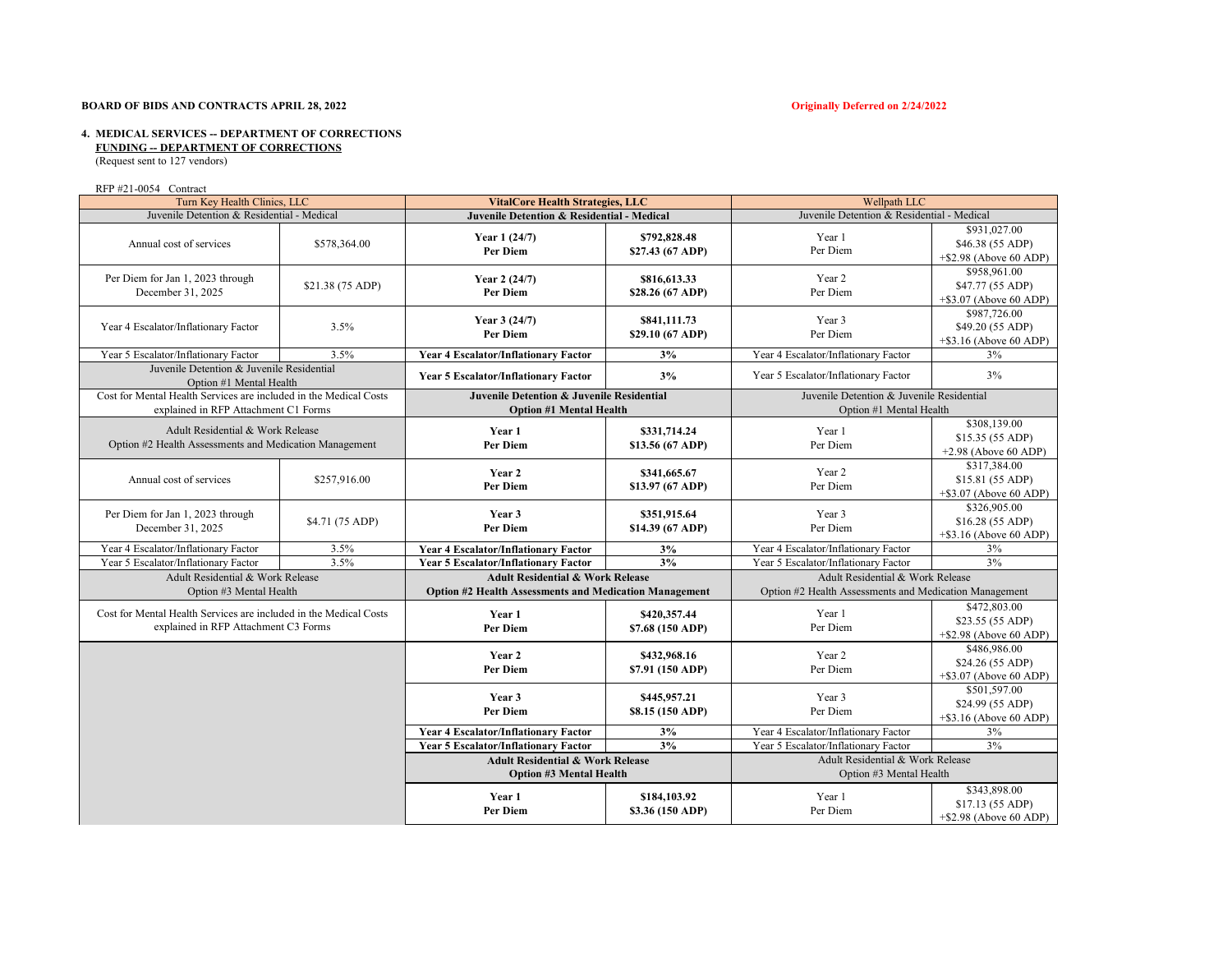|        |                                             | Year 2<br>Per Diem                          | \$189,627.04<br>\$3.46 (150 ADP) | Year 2<br>Per Diem                   | \$354,215.00<br>\$17.64 (55 ADP)<br>$+$ \$3.07 (Above 60 ADP) |
|--------|---------------------------------------------|---------------------------------------------|----------------------------------|--------------------------------------|---------------------------------------------------------------|
|        |                                             | Year 3<br>Per Diem                          | \$195,315.85<br>\$3.57 (150 ADP) | Year 3<br>Per Diem                   | \$364,841.00<br>\$18.17 (55 ADP)<br>$+$ \$3.16 (Above 60 ADP) |
|        |                                             | <b>Year 4 Escalator/Inflationary Factor</b> | 3%                               | Year 4 Escalator/Inflationary Factor | 3%                                                            |
|        |                                             | <b>Year 5 Escalator/Inflationary Factor</b> | 3%                               | Year 5 Escalator/Inflationary Factor | $3\%$                                                         |
|        |                                             |                                             |                                  | On-Site Dialysis Program             | \$195,000.00<br>minimum                                       |
|        | <b>Benefits Direct Insurance</b><br>Network | Blue Cross & Blue Shield of Ks              | Humana - Overland Park           | Isolved Benefit Services             | Mid-American Sports<br>Medicine Orthopedics                   |
| No Bid | <b>Primary Care Associates</b>              | Roll Form Group US, Inc.                    | Specialty Fabrication, Inc.      | Trever Patton, PHD                   | Tri-Star Benefits Systems<br>Inc.                             |
|        | <b>Tristar Risk Management</b>              | Tryon & Heideman, LLC                       | Unishippers of Wichita           | United Healthcare Services Inc.      |                                                               |

On the recommendation of Joe Thomas, on behalf of the Department of Corrections, Anna Meyerhoff-Cole moved to **accept the negotiated proposal from VitalCore Health Strategies, LLC for contracted pricing shown above effective January 1, 2023 for a period of three (3) years with two (2) one (1) year options to renew.** Tim Myers seconded the motion. The motion passed unanimously.

An evaluation committee comprised of Steven Stonehouse, Jodi Tronsgard, Stephanie Lane, Lori Gibbs, and Shawn Dowd - Department of Corrections; and Joseph Thomas – Purchasing evaluated the proposal responses based on criteria set forth in the RFP. The committee unanimously agreed to accept the proposal from VitalCore Health Strategies, LLC.

The Department of Corrections is retaining the professional services to provide comprehensive health and mental health services to the client population. These services shall consist of medical, nursing, mental health (social work, psychiatry), medical records, lab, X-ray, ancillary services, pharmacy, medical dispensing to clients, as well as off-site emergency, outpatient specialty, inpatient hospitalization services, and medical assessments of all new direct care employees.

It is the goal of the county that the vendor provides as many services as possible on-site, within the confines of the Sedgwick County Department of Corrections' Facilities and Programs to minimize community trips.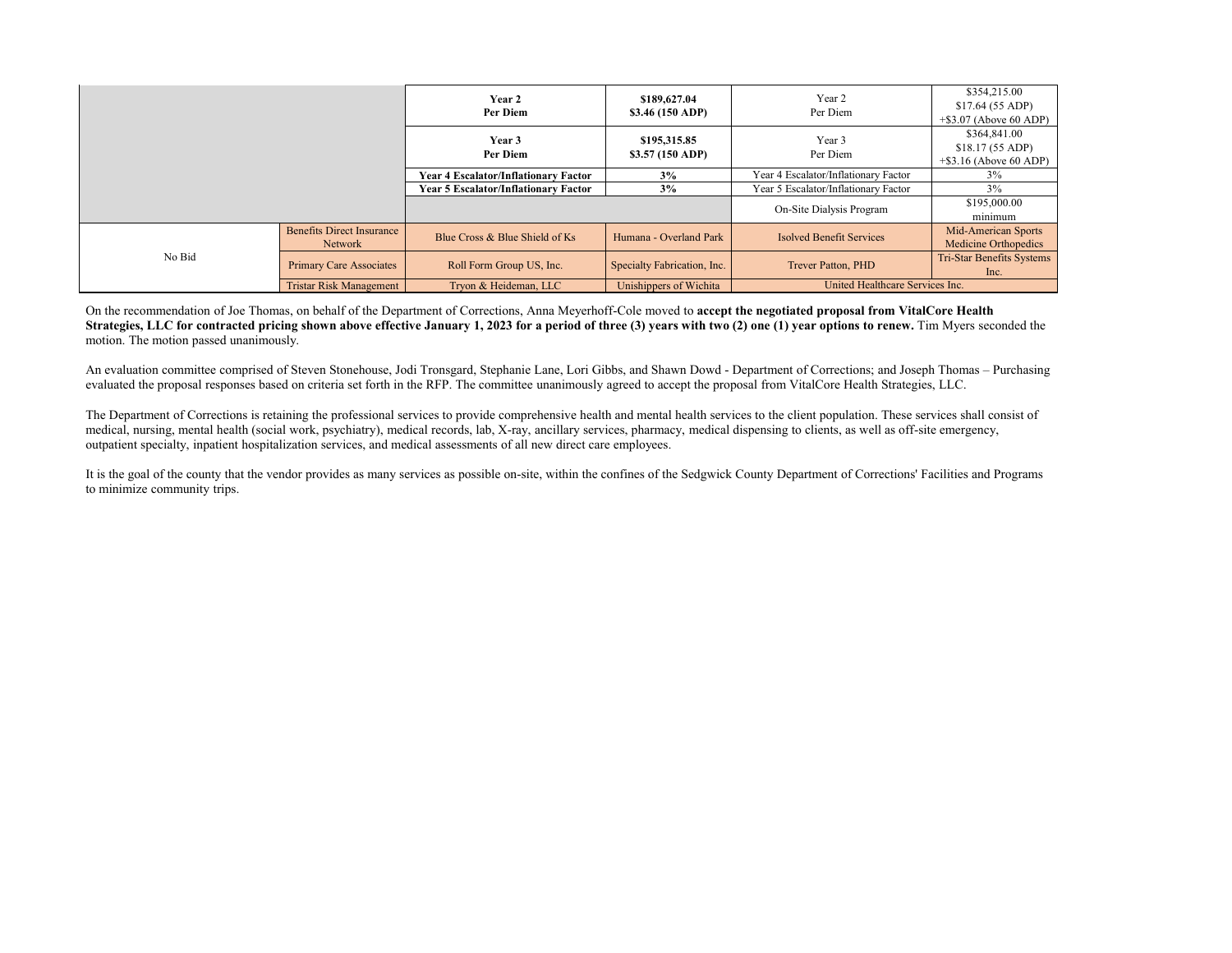#### Notes:

This is a proposal and not a bid. Proposals are scored based on criteria set forth in our RFP. There are 12 components to this RFP:

| Component                                                                                 | Points                |
|-------------------------------------------------------------------------------------------|-----------------------|
| General Requirements                                                                      |                       |
| a. Organization capabilities & Experience client list and references (Sections 4.2 & 4.4) | 10                    |
| b. Staff qualifications $-$ governance and administration (Section 4.3)                   | 10                    |
| c. Litigation and claims history and experience (Section 4.5)                             | 5                     |
| <b>Technical Requirements</b>                                                             |                       |
| a. Scope of Services (Section 5.0B)                                                       | 10                    |
| $b.$ Staffing (Sections 5.1-5.6)                                                          | 10                    |
| c. Health promotion and disease prevention (Section 5.7)                                  | $\tilde{\mathcal{L}}$ |
| d. Special needs services (Section 5.8)                                                   | 5                     |
| e. Health Records (Section 5.9)                                                           | 5                     |
| f. Pharmaceuticals (Section 5.26)                                                         | 5                     |
| g. Diagnostic services/ Hospital and specialized ambulatory care (Sections 5.28 & 5.39)   | 5                     |
| h. All other requirements (All other elements of section 5)                               | 10                    |
| Cost                                                                                      | 20                    |
| <b>Total Points</b>                                                                       | 100                   |

#### **Questions and Answers presented on February 24, 2022 at Bid Board**

Brandi Baily: In the column where it talks about Year 1 Per Diem and Year 2 Per Diem then the next column there's a sum of \$27.43 (67 ADP), can you explain what Per Diem is? When I multiply the \$27.43 by 67 and times it by 365, I don't come up with this number that is here. I don't understand the pricing.

Steve Stonehouse: That's the calculation they used and put in the bid.

Joe Thomas: The difference too is the fact they gave us two (2) options Brandi. One (1) was 6:00 am to 9:00 pm and we chose the 24 hours/7 days a week option. I believe they listed Per Diem in the original and it was negotiated and we took the 24/7. Is that correct Steve?

Steve Stonehouse: Yes. Right now we have 6:00 am to 9:00 pm. This contract moves us into 24 hours/7 days a week nursing staff onsite in anticipation of some changes we'll be making to our policies and procedures in the building.

Joe Thomas: In the Per Diem, they gave us the average daily population they were going to quote on, but that didn't cover all the costs. Is that correct Steve?

Steve Stonehouse: That was based on the personnel only. The pharmacy and things like that were extra.

Brandi Baily: So their calculation is based on not a 24/7 right? It's based on a 9:00 am to 8:00 pm rate?

Joe Thomas: I think what Steve was saying they also based this strictly on personnel and they leave out some of the other costs. That's the common thing they do for this industry. Isn't that right?

Steve Stonehouse: I believe so. That's what we got from the other quotes. The \$792,828.48 is what we're accepting. That encompasses all of the services that were read into the record for 24 hours a day, 7 days a week.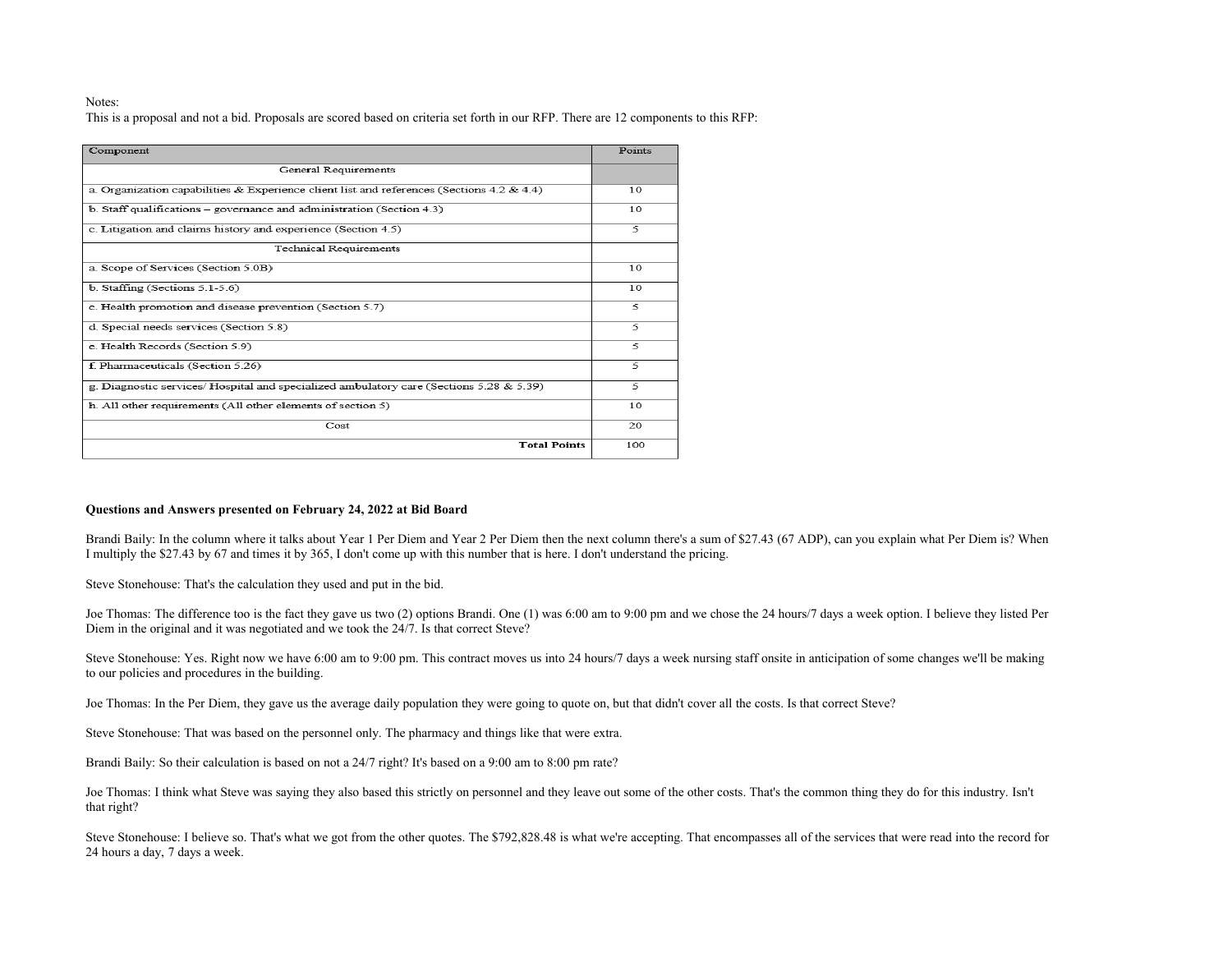$y_{\rm in}$  y,  $y_{\rm in}$ 

Brandi Baily: That's just on Medical and if we want Mental Health, Year 1 would be \$331,714.24?

Steve Stonehouse: Yes. We would stop providing that in-house so that would be a reduction in our budget in that area and a increase in our contractual arrangements with them.

Brandi Baily: OK then at Year 4 and 5 the 3% escalation they are just going to add an additional 3% to the pricing?

Steve Stonehouse: Yes.

Russell Leeds: By approving this contract, are we obligating Department of Corrections and the county to pay Options 1, 2 and 3?

Joe Thomas: Yes it could. We're taking the Juvenile regular Medical along with the Mental Health and then on the Adult Residential, we're taking the Health Assessments and Medication Management and the Mental Health. We're taking all four (4). Right Steve?

Steve Stonehouse: Yes. Currently Adult Residential does not have Mental Health or Medical Services but it is something that is addressed in their standards and something we feel like needs to be included so these decisions are not being made by Corrections staff in the Emergency Room. It would be more in a clinic set up. This would be 6:00 am to 6:00 pm at the Adult Residential Facility. When we negotiate an actual contract, if we are able to hire mental health people at JDF we won't necessarily have to go forward with this Proposal but it's so far ahead of time we wanted to include it in case we're in a situation where we are understaffed. We are understaffed today but we recognize we need Mental Health staff and this might be the only way we can get it.

Brandi Baily: So Turn Key Health says its Mental Health Services are included in their Medical costs and that's only \$578,364.00 whereas VitalCore if we look at their Medical costs plus Mental Health is over \$1,000,000.00. So why are we going with the \$500,000.00 more service?

Steve Stonehouse: This is a Request for Proposal and we chose not to go with the proposal of nursing staff for our Mental Health staff. We prefer to have psychologists and social workers doing that work instead of nursing staff. We also talked to references and VitalCore by far had better references.

Brandi Baily: I just have some issues because we're committing almost \$1.2 million more over the term of this contract by going with VitalCore. Is it worth that?

Steve Stonehouse: I think it would be. I hear what you're saying but take a look at Wellpath on the far right who is our current provider. They are here and know what they are in for with us and that's what they're proposing to do it for. That's why we felt the middle option was the better option.

Anna Meyerhoff-Cole: Correct me if I'm wrong but what I understood is you will only be using that option for Mental Health if you need to because of staffing issues?

Steve Stonehouse: Yes. The department is going to spend it either by employing these folks or by contracting with these folks.

Anna Meyerhoff-Cole: So then it would be the cost is higher because you are getting people who actually have the experience and qualifications to provide mental health services? They are just not nursing staff.

Steve Stonehouse: Yes. Nursing has a component in it but we currently provide and we want to continue to provide assessments, group, and referrals for services when the kids leave the facilities. Wellpath and VitalCore offer more similar of what we have right now. We definitely do not want to reduce our Mental Health services. That's what we felt like Turn Key offered was a reduction in services and we aren't interested in that.

Joe Thomas: I'm not saying Turn Key is guilty of this but we find in quite a few cases when you have a new provider wanting to get their foot in the door, they will quote low prices and in time say "we didn't know this" and could request Change Orders. No different than what we have seen in some construction projects. Again, not saying that Turn Key would do this but that was a concern due to not knowing what level of service we require. Right Steve?

Steve Stonehouse: Yes. We've asked also for them to staff for coverage so if somebody is sick, we still need their service to be provided. We felt like VitalCore had a decent proposal to be able to fill the positions and to cover if in the fact of sickness, FMLA, or things like that. We still have to have these services provided. We heard differently from references about some of the other vendors.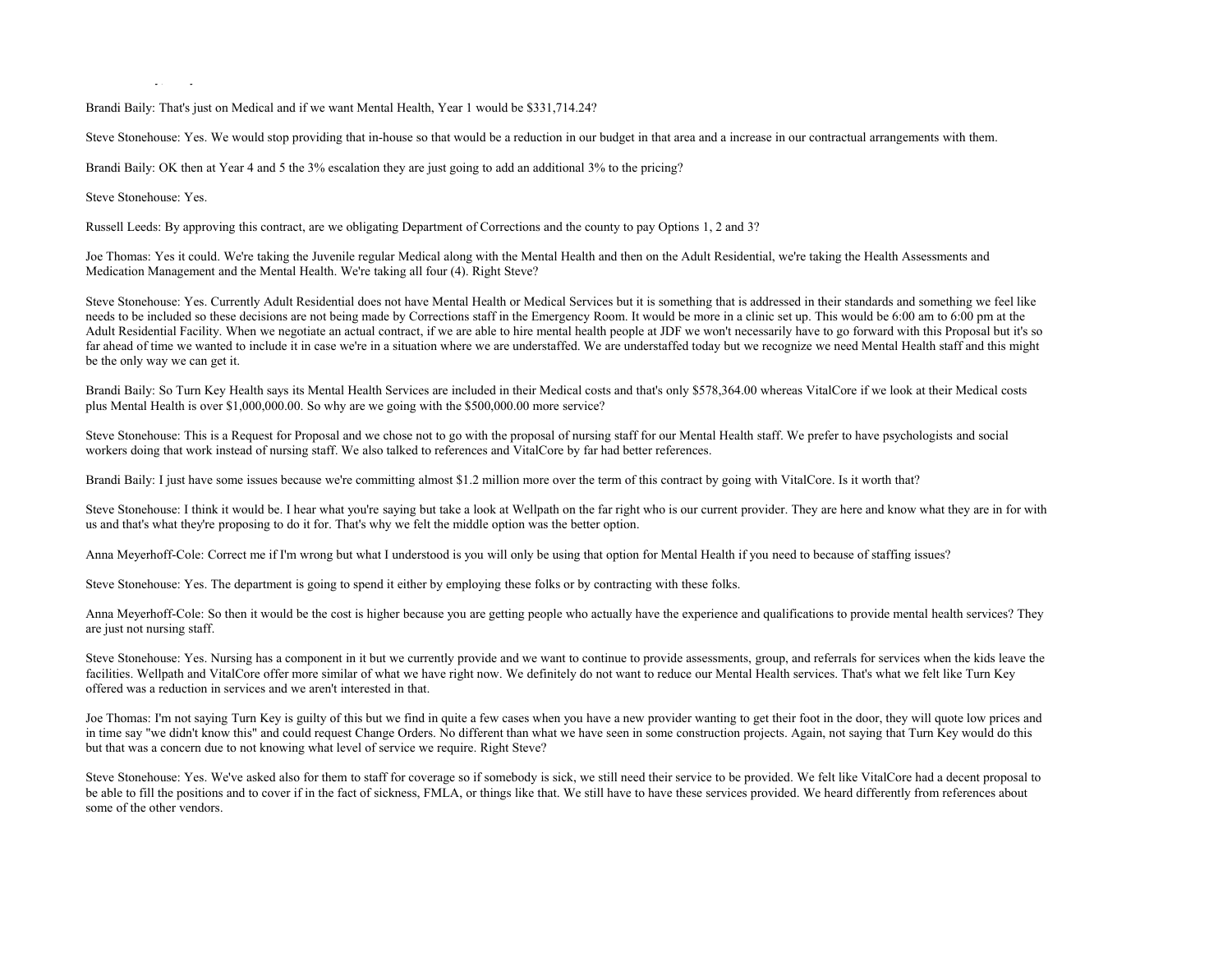Russell Leeds: Currently we are in a contract for Health services for Juvenile only correct?

Steve Stonehouse: Yes.

Russell Leeds: This does not include Mental Health?

Steve Stonehouse: It does not.

Russell Leeds: Is the VitalCore pricing for 2023 similar to or higher than what we are currently paying in our current contract?

Steve Stonehouse: It is. We currently pay \$537,000.00.

Russell Leeds: That's for Juvenile Detention and Residential Medical only?

Steve Stonehouse: Yes.

Anna Meyerhoff-Cole: When did we enter into that contract for that rate set?

Steve Stonehouse: They gave us about a 3% increase at the beginning of the pandemic. So I'm going to say 2020, maybe 2019. We did not bid it at that time. We just took it as it was. That would have been the third year of our contract so we are in 3, 4, 5 years.

Russell Leeds: There's some complexity behind that.

Anna Meyerhoff-Cole: Yes. That would be the rates were set before the pandemic. What we're seeing in health costs now are changes of rates of pay for medical staff.

Steve Stonehouse: Correct. If you look at their proposal, they're almost \$1 million just in medical, almost \$400,000.00 more with them, the same provider. I know that we need these people to perform in order for us to pass our auditing guidelines and our surveys by the state and that was some of the feedback that we considered with how our references were able to perform in their audit by these providers.

Brandi Baily: When we were talking about the Mental Health, you said you are still going to keep your Mental Health staff on with you?

Steve Stonehouse: We are short right now and are trying to hire but if we can't, we'll go into this contract.

Anna Meyerhoff-Cole: What are the position classifications for those Mental Health staff you are referring to? What are their titles?

Steve Stonehouse: Senior Social Workers.

Brandi Baily: How many of those position do you have out there you are looking for?

Steve Stonehouse: It's going to be a total of three (3) here in a month. We've gotten one (1) application.

Tim Myers: How long has that been open?

Steve Stonehouse: 60 days.

Russell Leeds: We've had some conversations with HR regarding that issue. Is there a time sensitivity on this Joe?

Joe Thomas: Generally we ask them to hold their prices for 120 days. This came back on November 2nd. We're getting close.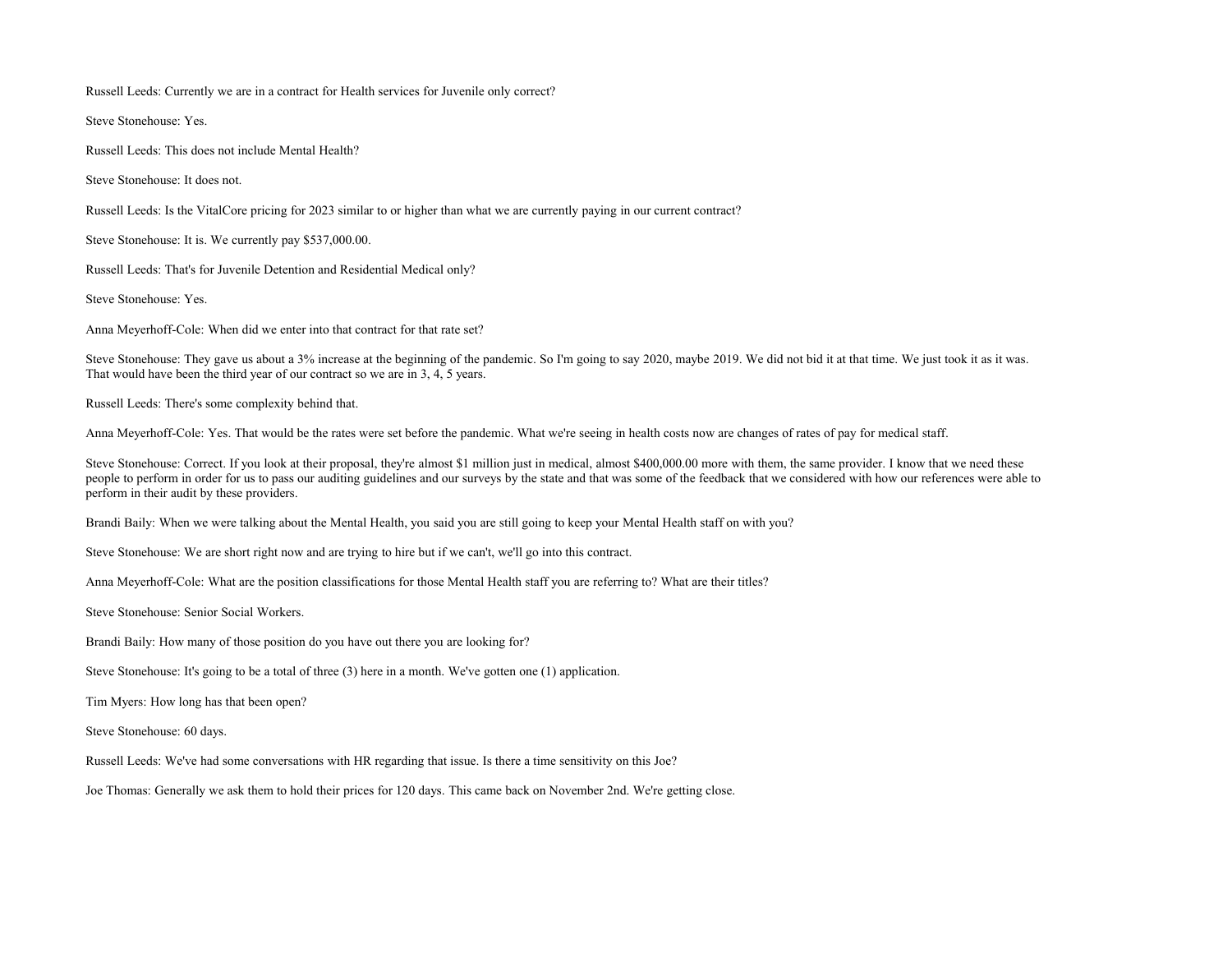Brandi Baily: For me, I still have issues with the calculations of the pricing.

Russell Leeds: I have questions I need answered.

Joe Thomas: We can ask them to come back next week to make sure we're ok. You can send us the questions you have and we'll get you answers.

Russell Leeds: I would move we defer this for a week to get a little more research and digging.

Brandi Baily: Turn Key's ADP is 75 and VitalCore's ADP is 67. What is the average daily population at Juvenile right now?

Steve Stonehouse: For both places, plus JIAC, it is between 50-60.

Brandi Baily: So if we go over the 67 ADP with VitalCore, what's the pricing?

Steve Stonehouse: They have in their proposal if it's over a certain amount of time, it would have to be renegotiated. I don't believe they gave a number like the other two (2) did.

Anna Meyerhoff-Cole: Next week if you could bring back what that threshold is and maybe how often in the last three (3) years we've surpassed it. That would be good information to know.

Steve Stonehouse: We've never surpassed it. That was part of the bid. They wanted to know what the numbers looked like.

Joe Thomas: So if each of you would like to send me your questions, please do so via e-mail. We'll get the answers and bring this back to you next week if that's the will of the Board.

#### **Questions and Answers presented on April 28, 2022 at Bid Board**

Tim Kaufman: I see this price is calculated on particularly on Juvenile at 67 ADP. Is there a reconciliation on a monthly basis or an annual basis if ADP doesn't reach 67 or are we charged the full amount no matter what ADP is?

Steve Stonehouse: We didn't do a calculation less than 67. That wasn't included in the proposal.

Tim Kaufman: It appears that if we exceed 67, is that at any point in time in a given month or is that the average monthly and not the average annual?

Steve Stonehouse: Yes. It is average monthly.

Tim Kaufman: There's an escalator clause then?

Steve Stonehouse: Yes.

Tim Kaufman: One of the options included in here is mental health. I know that the department is also attempting to fill some vacancies where they may not need that particular service. Is there a way to reduce the contractual obligation if the department is able to hire positions to deliver that service?

Kirk Sponsel: I think what's before the board and I certainly haven't seen the RFP but I assume there's probably an expectation within the RFP that would be provided and these are the expected costs associated with that. I kind of think that at this juncture we're probably subject to what's in the RFP. I don't have it directly in front of me at this time. I think we could probably go back and discuss it. At some point we start going into the point of is this a material deviation from what was originally put out in the RFP. So I do have some concerns.

Joe Thomas: Steve, when we had our evaluations we did make known to them there would be possibilities of fluctuations based on our hiring of personnel or needing outside help?

Steve Stonehouse: Yes. We've included mental health in the last two (2) RFP's that we've done but we've never been in a situation where we actually thought we would need it. We were gauging what the market looked like to provide it. So if we got to the point at the contract we would discuss with them if we actually needed those services or not. That is what we discussed with the vendors that I recall.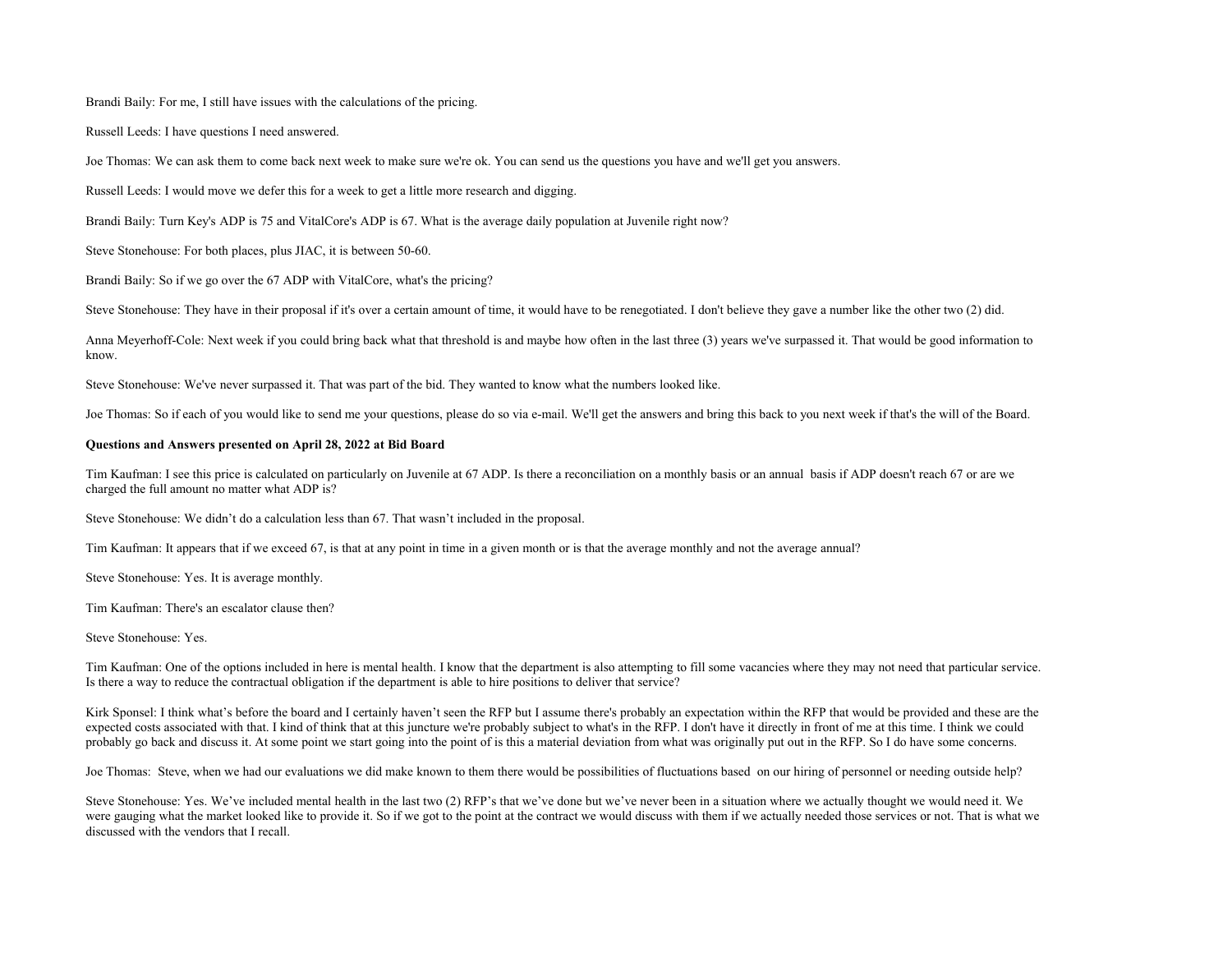Kirk Sponsel: For clarification, so there is a potentially an opportunity that we don't need any mental health assistance, is that correct?

Steve Stonehouse: Yes.

Kirk Sponsel: It is listed as a separate category on here so I think it was probably defined differently in the RFP. We have it made now where it's in front of the board right now that we are accepting them for Option 1 for the mental health services. I think if we want to accept VitalCore but not for all the options then that should be made clear at this juncture.

Anna Meyerhoff-Cole: Steve, of the positions that you would potentially contract to fill those services, how many are vacant now versus how many are filled?

Steve Stonehouse: Three (3) are vacant and 0 (zero) are filled.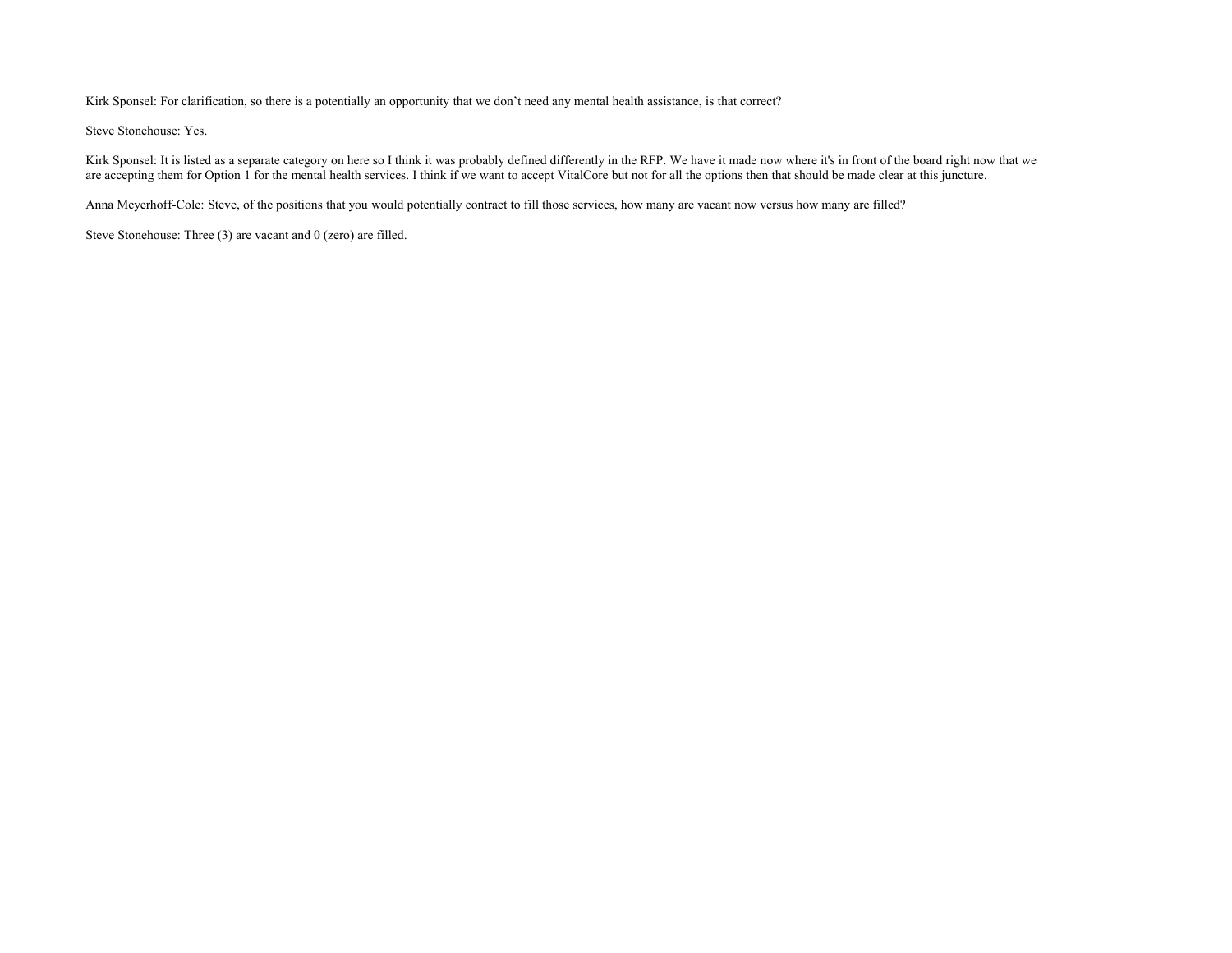#### **5. MEDICAL SERVICES -- SHERIFF'S OFFICE**

 **FUNDING -- SHERIFF'S OFFICE**

(Request sent to 127 vendors)

RFP #21-0065 Contract

| <b>Advanced Correctional Healthcare</b>           |                                             | <b>VitalCore Health Strategies, LLC</b>                  |                                                           | Wellpath LLC                                      |                                             |
|---------------------------------------------------|---------------------------------------------|----------------------------------------------------------|-----------------------------------------------------------|---------------------------------------------------|---------------------------------------------|
| Adult Detention Facility and Jail Annex - Medical |                                             | <b>Adult Detention Facility and Jail Annex - Medical</b> |                                                           | Adult Detention Facility and Jail Annex - Medical |                                             |
| Year 1                                            | \$6,511,717.93                              | Year 1                                                   | \$7,643,841.77                                            | Year 1                                            | \$10,338,123.00                             |
| Over ADP by 10% or more Cost                      | \$0.41 (1,450 ADP)                          | Over ADP by 10% or more Cost                             | \$4.48 (1,450 ADP)                                        | Over ADP by 10% or more Cost                      | \$3.19 (1,450 ADP)                          |
| Under ADP by 10% or more Credit                   | \$0.41                                      | Under ADP by 10% or more Credit                          | \$2.74                                                    | Under ADP by 10% or more Credit                   | \$3.19                                      |
| Year 2 Escalator/Inflationary Factor              | 4%                                          | <b>Year 2 Escalator/Inflationary Factor</b>              | Year 2 Escalator/Inflationary Factor<br>2.5%              |                                                   | 3%                                          |
| Year 3 Escalator/Inflationary Factor              | 4%                                          | 3%<br>Year 3 Escalator/Inflationary Factor               |                                                           | Year 3 Escalator/Inflationary Factor              | 3%                                          |
|                                                   | Turn Key Health Clinics, LLC                |                                                          | Armor Correctional Health Services, Inc. dba Armor Health |                                                   |                                             |
| Adult Detention Facility and Jail Annex - Medical |                                             | Adult Detention Facility and Jail Annex - Medical        |                                                           | Adult Detention Facility and Jail Annex - Medical |                                             |
| Year 1                                            | \$8,026,120.91                              | Year 1                                                   | \$9,123,152.00                                            | Year 1                                            | \$9,569,667.24                              |
| Over ADP by 10% or more Cost                      | \$3.38 (1,450 ADP)                          | Over ADP by 10% or more Cost                             | \$5.36 (1,450 ADP)                                        | Over ADP by 10% or more Cost                      | \$4.50 (1,450 ADP)                          |
| Under ADP by 10% or more Credit                   | \$3.38                                      | Under ADP by 10% or more Credit                          | \$5.36                                                    | Under ADP by 10% or more Credit                   | \$2.25                                      |
| Year 2 Escalator/Inflationary Factor              | 3.5%                                        | Year 2 Escalator/Inflationary Factor                     | 3.8%                                                      | Year 2 Escalator/Inflationary Factor              | 4%                                          |
| Year 3 Escalator/Inflationary Factor              | 3.5%                                        | Year 3 Escalator/Inflationary Factor                     | 3.9%                                                      | Year 3 Escalator/Inflationary Factor              | 4%                                          |
|                                                   | <b>Benefits Direct Insurance</b><br>Network | Blue Cross & Blue Shield of Ks                           | Humana - Overland Park                                    | <b>Isolved Benefit Services</b>                   | Mid-American Sports<br>Medicine Orthopedics |
| No Bid                                            | <b>Primary Care Associates</b>              | Roll Form Group US, Inc.                                 | Specialty Fabrication, Inc.                               | Trever Patton, PHD                                | <b>Tri-Star Benefits Systems</b><br>Inc.    |
|                                                   | <b>Tristar Risk Management</b>              | Tryon & Heideman, LLC                                    | Unishippers of Wichita                                    | United Healthcare Services Inc.                   |                                             |

On the recommendation of Joe Thomas, on behalf of the Sheriff's Office, Anna Meyerhoff-Cole moved to **accept the proposal from VitalCore Health Strategies, LLC for contracted pricing shown** above effective January 1, 2023 for a period of three (3) years with two (2) one (1) year options to renew. Kenly Zehring seconded the motion. The motion passed 4-5 with Tim Myers abstaining.

An evaluation committee comprised of Jared Schechter, Paula Smith, and Jarod Scott - Sheriff's Office; and Joseph Thomas – Purchasing evaluated the proposal responses based on criteria set forth in the RFP. The committee unanimously agreed to accept the proposal from VitalCore Health Strategies, LLC.

The Sheriff's Office is retaining the professional services to provide comprehensive health and mental health services to the inmate population. These services shall consist of medical, nursing, mental health (social work, psychiatry), medical records, lab, X-ray, ancillary services, pharmacy, medical dispensing to inmates, as well as off-site emergency, outpatient specialty, and inpatient hospitalization services.

It is the goal of the county that the vendor provides as many services as possible on-site, within the confines of the Sedgwick County Adult Detention Facilities to minimize community trips.

#### Notes:

This is a proposal and not a bid. Proposals are scored based on criteria set forth in our RFP. There are 12 components to this RFP:

| Component                                                                                 | <b>Points</b> |
|-------------------------------------------------------------------------------------------|---------------|
| <b>General requirements</b>                                                               |               |
| a. Organization capabilities & Experience client list and references (Sections 4.2 & 4.4) | 10            |
| b. Staff qualifications $-$ governance and administration (Section 4.3)                   | 10            |
| c. Litigation and claims history and experience (Section 4.5)                             | 5             |
| <b>Technical requirements</b>                                                             |               |
| a. Inmate care and treatment (Section 5.1)                                                | 10            |
| b. Staffing (Sections $5.2-5.7$ )                                                         | 10            |
| c. Health promotion and disease prevention (Section 5.8)                                  | 5             |
| d. Special needs services (Section 5.9)                                                   | 5             |
| e. Health Records (Section 5.10)                                                          | 5             |
| f. Pharmaceuticals (Section 5.27)                                                         | 5             |
| g. Diagnostic services/Hospital and specialized ambulatory care (Sections 5.29 & 5.30)    | 5             |
| h. All other requirements (All other elements of section 5)                               | 10            |
| Cost                                                                                      | 20            |
| <b>Total Points</b>                                                                       | 100           |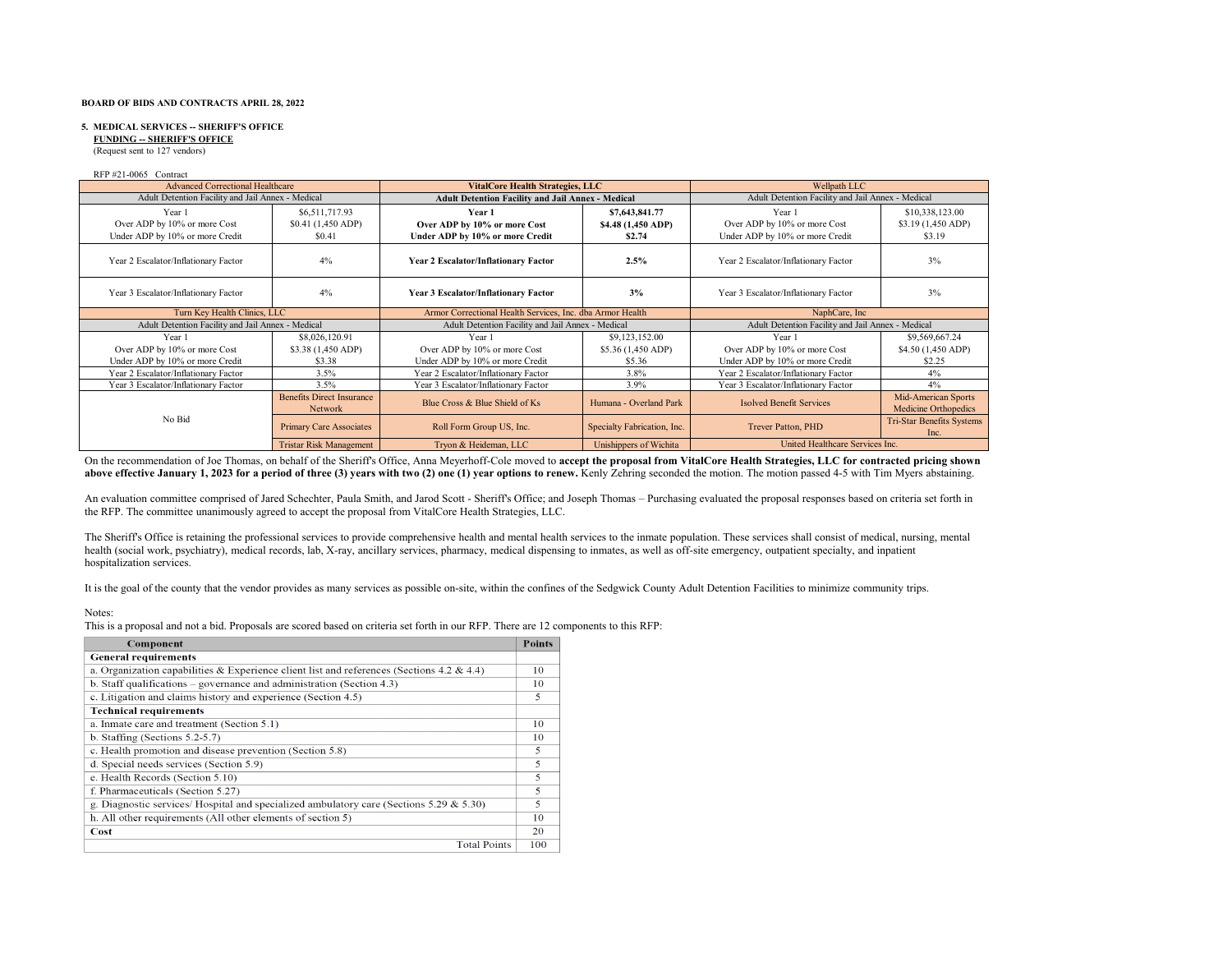#### **Questions and Answers**

Anna Meyerhoff-Cole: At least in Year 1, there is over \$1,000,000.00 difference between VitalCore and Advanced Correctional Healthcare. Can you speak a little bit about how VitalCore better met our needs?

Jared Schechter: When evaluating Advanced and VitalCore side by side, Advanced came in with a staffing profile of only 38 staffing members for an entire medical staff for a facility to handle over 1,500 inmates on our current sub medical staffing, which is already stretched resource-wise at staffed at 53. So you are already looking at a 15 person difference. VitalCore came in with a staffing proposal of 53 also. So that's a big difference there. Advanced also wanted Detention staff to do all medical intakes, which is something far beyond our abilities as the correctional staff to do when VitalCore would have medical staffing doing these assessments and doing these intakes. I can go on further but those were the two (2) big components that really concerned the evaluation committee.

Tim Kaufman: I see in this contract there is a reconciliation around the projected ADP both up and down. You get a credit if you are below and there's a surcharge if you're above?

Jared Schechter: Correct.

Tim Kaufman: Has there been a discussion about a transition plan with this being a new vendor?

Jared Schechter: Not yet but that's part of the reason why we started this process very early because if the vendor was selected, that would give us over six (6) months to get the contract finalized and begin the transition process. Through the interview process with the finalists said that six (6) months was more than ample time to do a transition. They were all very confident and laid out their transition plans to us in those interview processes for this.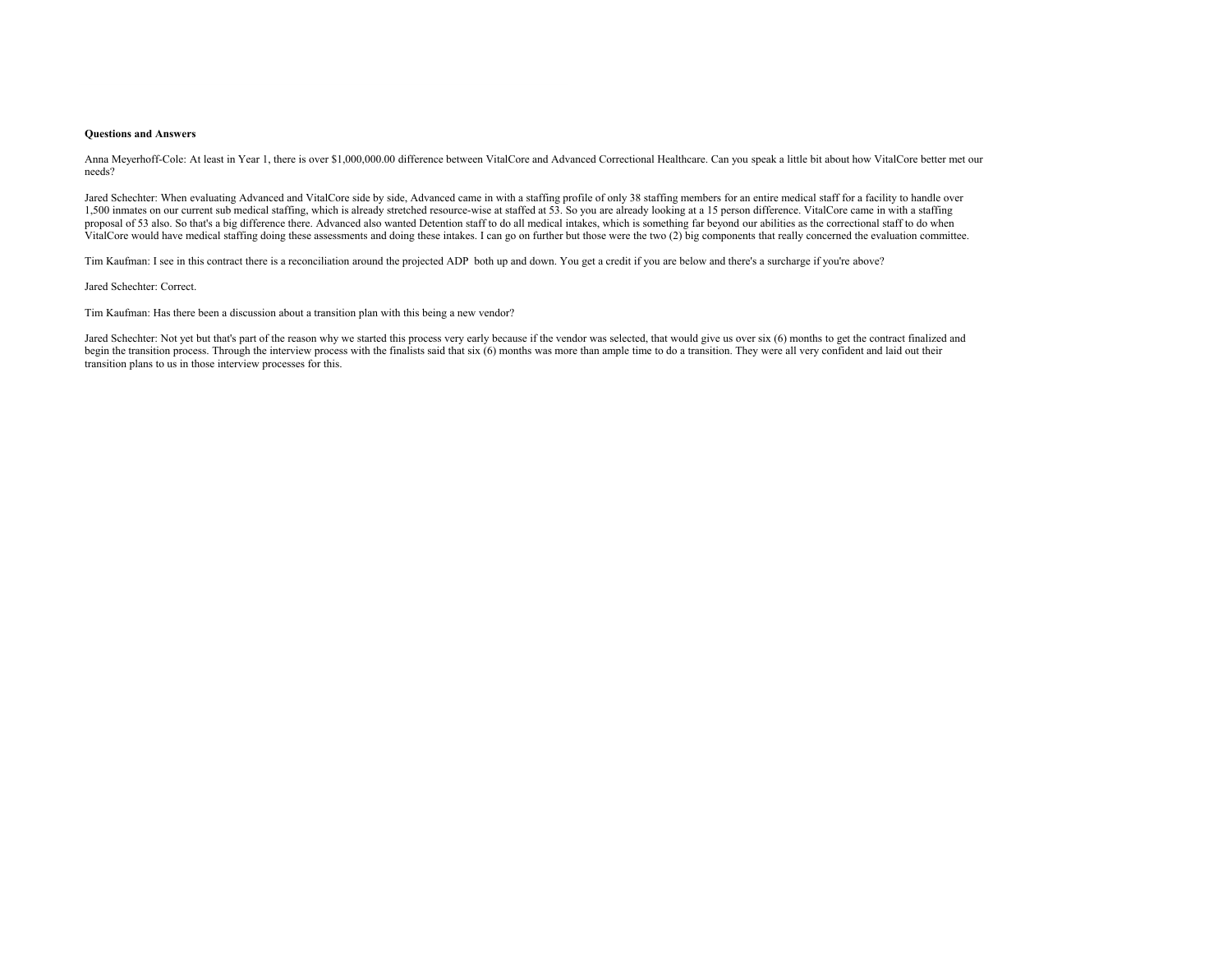# **FUNDING -- FACILITIES MAINTENANCE / AMERICAN RESCUE PLAN ACT (ARPA) 6. ON–CALL MOVING AND DELIVERY SERVICES -- FACILITIES MAINTENANCE / PROJECT SERVICES** (Request sent to 16 vendors)

|                        |                     | Thomas Transfer & Storage Co., Inc. |
|------------------------|---------------------|-------------------------------------|
| Description of Cost    | Unit of Measurement | Price                               |
| 1. Labor               | Hour                | \$49.50/Mover/Hour                  |
| 2. Boxes               | Each                | \$3.75                              |
| 3. Mileage Rate        | Mile                | \$1.50 (outside of Sedgwick County) |
| 4. Speed Packs         | Each                | \$18.00/Speed Pack/Week             |
| 5. Keyboard Bags       | Each                | \$1.55                              |
| 6. Monitor Bags        | Each                | \$3.00                              |
| 7. Panel/Library Carts | Each                | \$28.00/Cart/Week                   |
| 8. Minimum Trip Charge | Each                | 3 Hour Minimum (based on crew size) |
| No Bid                 |                     | <b>Unishippers of Wichita</b>       |

On the recommendation of Joe Thomas, on behalf of Facilities Maintenance/Project Services, Tim Myers moved to **accept the bid from Thomas Transfer & Storage Co., Inc. (Thomas Transfer) and establish contract rates as listed above for three (3) years with two (2) one (1) year options to renew.** Anna Meyerhoff-Cole seconded the motion. The motion passed unanimously.

Thomas Transfer currently provides the county with prompt and efficient furniture and equipment moving services.

Notes: The annual spend for 2021 was \$44,855.93.

Funding for various projects will be provided by the American Rescue Plan Act (ARPA).

# **Questions and Answers**

RFB #22-0013 Contract

Tim Kaufman: This is the on-call moving contract that we traditionally have. Did we have to rebid it because of ARPA funding?

Joe Thomas: Yes. Our ARPA consultant's concern was we had one (1) response for the original bid. So before we put out the second bid, Andrew Dilts was very proactive in reaching out to potential vendors saying this is coming out, we sure would like to receive your bid. Unfortunately we got the same results we had before with one (1) respondent. We went back to our consultant and they said we made a good faith effort and under exigent circumstances, they would accept the one (1) bidder.

Tim Kaufman: Thank you for the explanation.